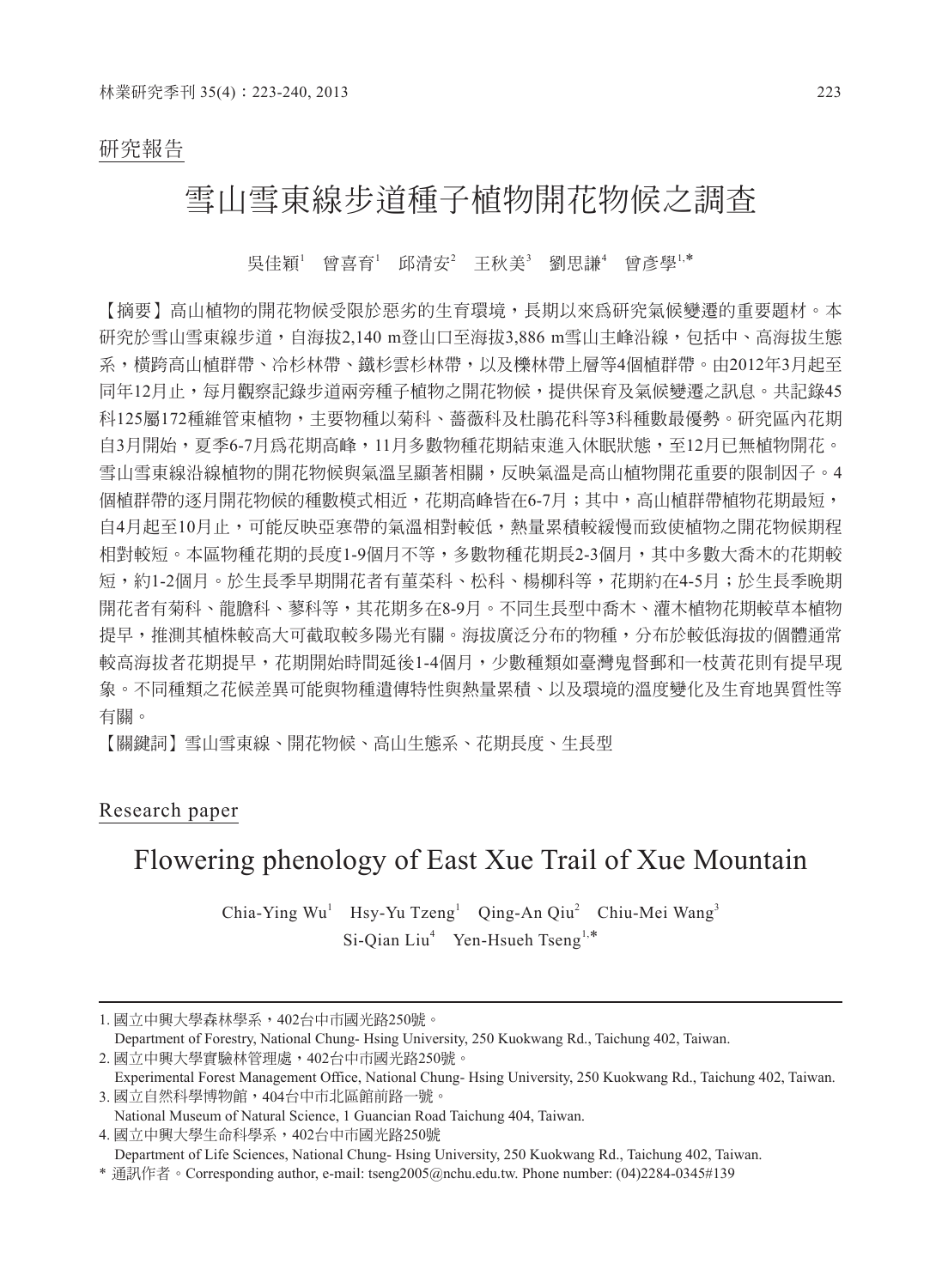【**Abstract**】This study is focus on flowering phenology of vascular plants in the East Xue Trail of Xue Mountain. The total observed 172 species belong to 125 genera and 45 families. The elevation of the study area was 2,140 to 3,886 m, belongs to cold harsh climate. Amount the observed species, the most dominant families were Compositae, Rosaceae and Ericaceae. Plant growth and reproduction was strictly controlled by the environment condition, the observed duration was between March to December 2012. The flowering period was from March to November, with a peak in June to July. Flowering phenology pattern was followed with the change of temperature in the study area. Due to Alpine vegetation zone at the highest altitude had the lowest temperature, the flowering duration of plants at community level was shortest. Flowering duration ranging from 1-9 months, most specieswas2-3 months, however, tree species had relatively shorter flowering period. Violaceae, Pinaceae and Salicaceae Species usually blooming centralized in April to May in early growing season. On the other hand, Compositae, Gentianaceae and Polygonaceae species often flowering in the late growing season in August to September. Trees and shrubs usually bloom earlier than herbs. Most species which the individuals grew in low altitude area blooming earlier about 1 to 4 months than those in high altitude. Otherwise, few species such as *Solidago virgaurea* and *Ainsliaea latifolia* ssp. *henryi* were flowering earlier at high altitude area than the lower ones. The flowering phenology differentiation of each species was influenced by genetic and environment heterogenetics.

【**Key words**】Xue Mountain, East Xue Trail, Flowering phenology, Alpine ecosystem, Flowering duration, Growth form

#### 一、前言

植物生活史每年依循固定的模式變化,受 遺傳生理、環境內外在因子影響,各階段每年 稍有不同,此種植物生活周期受環境影響而變 化的現象就稱之為物候 (phenology),其中開 花物候 (flowering phenology) 是最廣為研究的 部分,花期時間直接影響花之存活率及授粉成 功率,亦影響後續種子成熟季節及散播時間, 為植物繁殖中的重要的一環 (Michael, 1998)。 植物開花需達一定條件,例如需達到生理花 熟狀態,和花芽累積特定門檻溫度 (threshold temperature),以促使花芽分化及植物開花 (高 景輝和湯文通,1978)。

植物的開花物候一方面植物受內在遺傳控 制,經長期演化,各科 (family) 或生活型 (life form) 間的物種, 在生長及繁殖策略上形成 差異,亦導致花期分化 (Kochmer and Handel, 1986; Golluscio *et al*., 2005),經競爭後分化 出一套最佳資源利用的物種開花時序 (Waser, 1983; Pickering, 1995);另一方面受外在環境

的控制,在空間尺度上變異性相當大,植物花 期因所處生育地之氣候帶 (Blionis *et al*., 2001; Jackson, 1996)、緯度 (Kalisz and Wardle, 1994; Jonas and Geber, 1999) 及海拔 (Carpenter, 1976; Blionis et al., 2001) 而變化,不同生育地下, 物 種於溫、光照、雨量或粉媒介等資源條件有利 的時期開花。

高山地區是一個較為特殊的生態系,其提 供給當地物種的生育地環境較低海拔地區來的 嚴苛,如低溫、高輻射及降雪等,皆為物種在 生長過程中的限制因子 (Korner, 2003)。全球 暖化已對高山環境造成變化,氣溫上升 (Prock and Korner, 1996)、降水格局和積雪覆蓋的改 變 (Guisan et al., 1995), 均影響植物生長發 育。雪霸國家公園是典型的高山型國家公園, 雪山 (3,886 m) 是雪霸國家公園最高峰,為臺 灣第2高峰;而雪東線步道是臺灣登山遊憩最 興勝的高山步道之一,步道沿線包含中海拔— 高海拔地區之生態系,區內氣候、地形的變化 孕育豐富的植相景觀,許多珍稀特有物種生長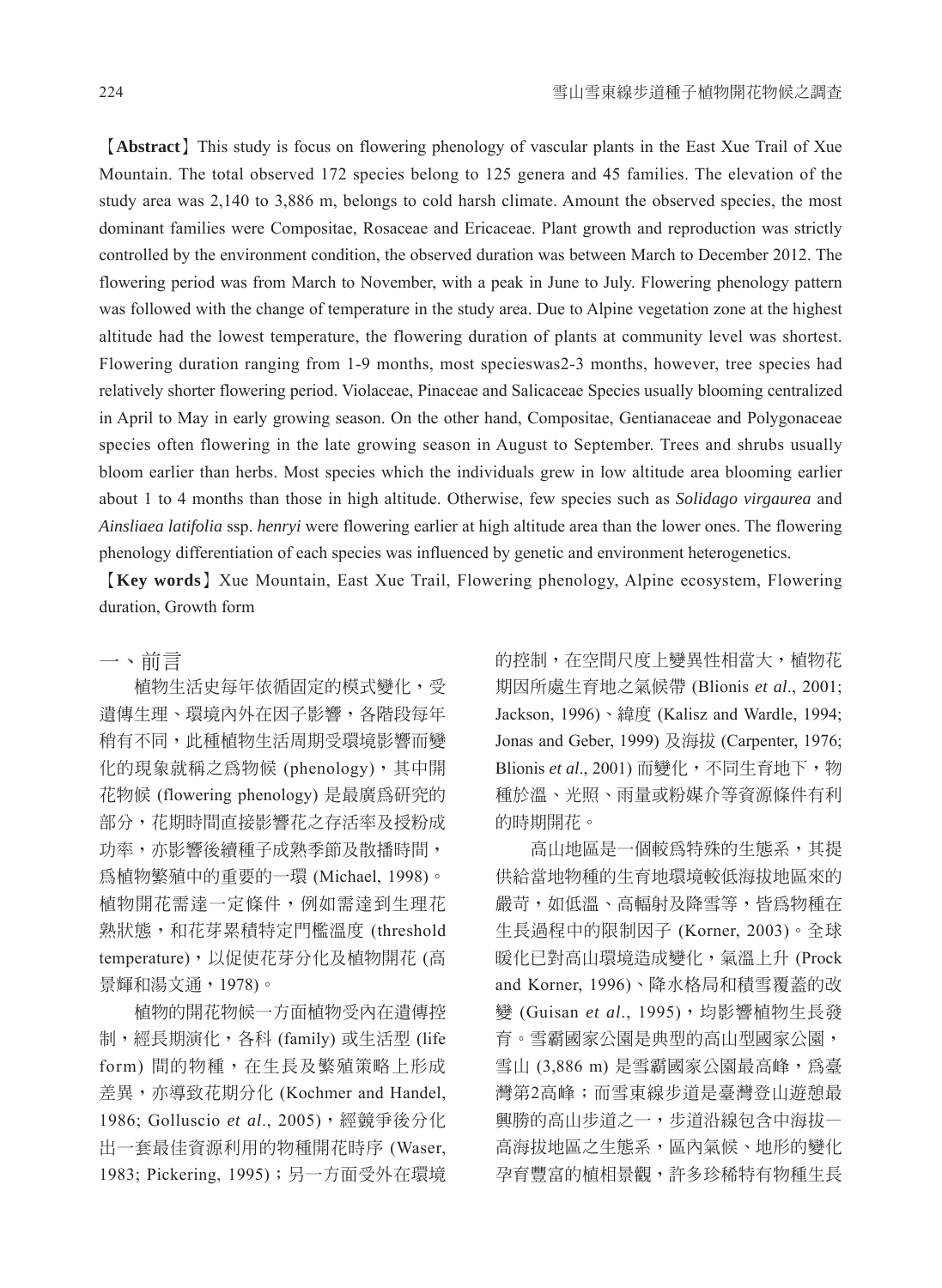其中。本研究於雪山雪東線步道進行種子植物 開花物候觀察,建立步道沿線植物花期的基礎 資料,綜合氣候因子探討植物繁殖策略,提供 物種資源保育、生態保護及氣候變遷之研究依 據,並做為雪霸國家公園或相關單位經營管理 及遊憩規畫參考。

二、材料與方法

(一) 研究區概述

本研究區域為台中市和平區雪霸國家公 園境內之雪山雪東線步道沿線 (24°23′ - 24°24′ N, 121°12′ -121°18′ E),從武陵農場進入雪山 登山口 (2,140 m) 經由七卡山莊、哭坡、雪山 東峰、三六九山莊、黑森林、圈谷至雪山主 峰 (3,886 m), 全長約10.8 km, 海拔高度落差 1,746 m,地形變化甚大,登山口一七卡山莊一 哭坡頂為南向坡面,哭坡頂端—三六九山莊 為嶺線路段,三六九山莊—黑森林—圈谷底為 北向坡面,圈谷底—雪山主峰為冰河遺跡地形 (呂金誠,1999;楊建夫,2000)。氣候屬寒帶 重溼氣候,終年低溫多濕,海拔3,000 m以上 地區冬寒積雪 (陳正祥,1957)。氣溫呈年週期 變化,最暖月為7月約8~12 ℃,最冷月為1月 約-1~3 ℃,雨量集中夏季 (魏聰輝和林博雄,  $2011$ )。

研究區內之地質屬於中央山脈地質區之西 部亞區中的雪山山脈帶,由第三紀的亞變質岩 所組成,地質帶中以深灰色的硬頁岩和板岩為 主 (何春蓀,1986)。雪山高山地區的土壤,若 為森林界線以上地區,多以粘板岩風化而成的

岩海地區,土壤淺薄,幾乎由岩礫構成;若為 森林地區或草原地區,則土壤多以壤土、腐植 土為主,然地形陡處,表土層淺薄多構成瘠土 (應紹舜,1976)。顏江河 (2009) 在雪山主峰沿 線七卡 (里程碑1.9 km)、哭坡 (4.4 km)、火燒 地 (7.1 km)、黑森林 (8.9 km) 及圈谷 (9.5 km) 設置土壤採樣點,研究結果顯示,步道沿線所 有樣點的土壤pH值皆成極酸性。

依海拔梯度、植群帶、植被類型及地形 等條件,參考Su (1984) 及王偉等人 (2010) 依 優勢植群及對應氣候帶,雪東線步道可劃分 成4個植群帶,海拔由高至低為:高山植群 帶 (Alpine vegetation zone)、冷杉林帶 (*Abies* zone)、鐵杉雲杉林帶 (*Tsuga-Picea* zone) 及櫟 林帶上層 (*Quercus* upper zone),各植群帶之範 圍及主要優勢物種如表1所示;由於冷杉林帶 於本研究區橫跨範圍較大,主要優勢植群可分 為2型,里程4.4-8.9k為玉山箭竹—高山芒草本 植物優勢型 (*Yushnia niitakayamensis-Miscanthus transmorrisonensis* type),里程8.9-9.8k為冷杉 優勢林型 (*Abies kawakamii* type),優勢物種為 臺灣冷杉 (*Abies kawakamii*),林內光度較低。 (二) 調查方法

本研究採沿線調查法,沿雪山登山口至雪 山主峰之雪東線步道觀察植物開花物候,參考 鄭婷文等人 (2012) 於雪東線步道記錄的69科 182屬324種種子植物,針對步道兩旁特有性、 稀有,以及具代表性之物種之挑選健康成熟之 個體作為開花物候觀察對象,進行照片拍攝及 標本採集協助物種鑑定。調查期間為2012年

表1. 雪山雪東線步道不同路段之植群帶劃分(Su,1984)

|  |  |  |  |  | Table1. Different vegetation zones along the East Xue Trail of Xue Mountain (Su,1984) |  |  |
|--|--|--|--|--|---------------------------------------------------------------------------------------|--|--|
|  |  |  |  |  |                                                                                       |  |  |

| 植群帶    | 路段        | 里程碑 (km)    | 海拔 (m)      | 丰要優勢物種        |
|--------|-----------|-------------|-------------|---------------|
| 高山植群帶  | 圈谷底一主峰    | 9.8-10.9    | 3,600-3,886 | 玉山圓柏、玉山杜鵑     |
| 冷杉林帶   | 三六九山莊一圈谷底 | 4.4-9.8     | 3.050-3.600 | 臺灣冷杉、玉山箭竹、高山芒 |
| 鐵杉雲杉林帶 | 七卡山莊一哭坡頂  | $2.0 - 4.4$ | 2,510-3,050 | 臺灣鐵杉、高山櫟      |
| 櫟林帶上層  | 登山口一七卡山莊  | $0.0 - 2.0$ | 2,140-2,510 | 臺灣二葉松、臺灣赤楊    |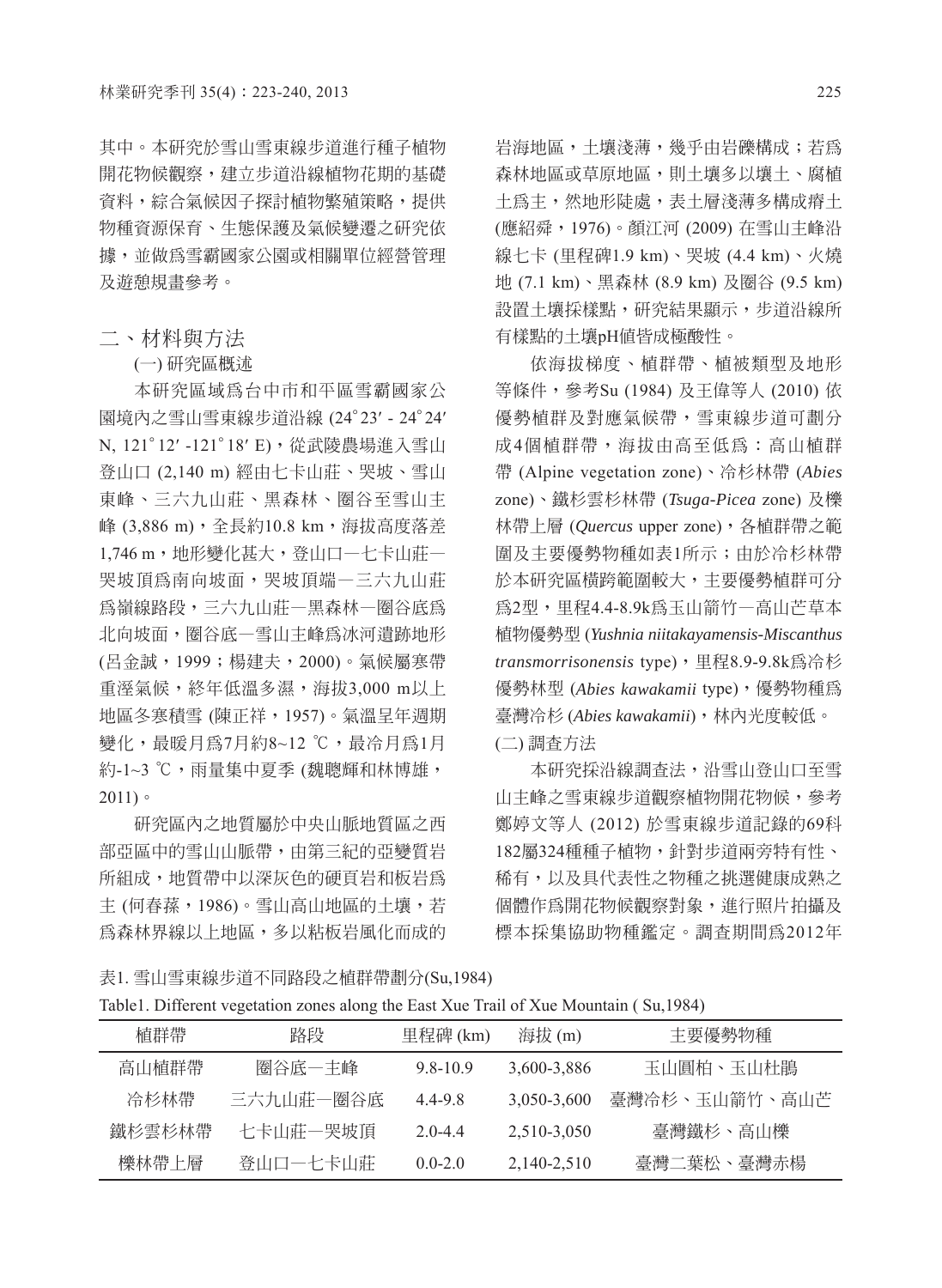3-12月,每月至少進行1次花期觀察,按月分 記錄開花物種。喬木植物選定繁殖成個體,較 高大者以望遠鏡觀察之;草本植物因多成叢生 長,且越冬後隔年分布位置不定,以同種族群 為對象,選取各植群帶內數量穩定者觀察。開 花期之標準,被子植物以花冠開放、花藥成熟 至凋謝,可為授粉媒介授粉期間為準,裸子植 物以花粉散逸或雌蕊可接受花粉時為主。植群 帶內物種樣株或族群大於30%為開花狀態時, 則予以該物種花期記錄。

(三) 資料分析

整理研究區內逐月開花之物種數,利 用SPSS 12.0版 (SPSS, 2003) Kendall's tau coefficient進行分析,分析其與氣象環境因子 間是否相關,以了解影響植群開花物種數之因 子。氣象環境因子取自魏聰輝和林博雄 (2012) 監測雪東線步道上哭坡頂、三六九山莊、黑森 林及圈谷等4個高山氣象站所得之資料,包括 氣溫、地表下10cm地溫、雨量、相對溼度及光

合有效輻射等。步道常見植物科別依開花物種 數量繪製花候譜帶,標示科花期、開花物種數 大於科內物種數60%以上之盛花期,及開花物 種數最多時期,以了解不同科別開花物候。

#### 三、結果與討論

#### (一) 觀察植物組成

本研究開花物候觀察的植物種類共45科 125屬172種,物種科別以菊科 (Compositae) 植 物25種最多,次為薔薇科 (Rosaceae) 14種,再 次為杜鵑花科 (Ericaceae) 9種,其餘較優勢科 別如圖1所列,比較鄭婷文等人 (2012) 研究結 果顯示,本研究觀察物種數為研究區內維管束 植物種數1/2以上,除禾本科 (Gramineae) 及莎 草科 (Cyperaceae) 因花果期難以判斷區別,馬 鞭草科 (Verbenaceae)、蕁麻科 (Urticaceae) 及 菝葜科 (Smilacaceae) 生長勢較弱而觀察種數較 少,以及少數科未達本區原生物種數1/3外,其 餘科植物種數比例大致達到1/3以上,反映出本



圖1. 雪東線步道植物物種數前20名之科別。

Fig. 1. The top 20 largest families in East Xue Trail of Xue Mountain.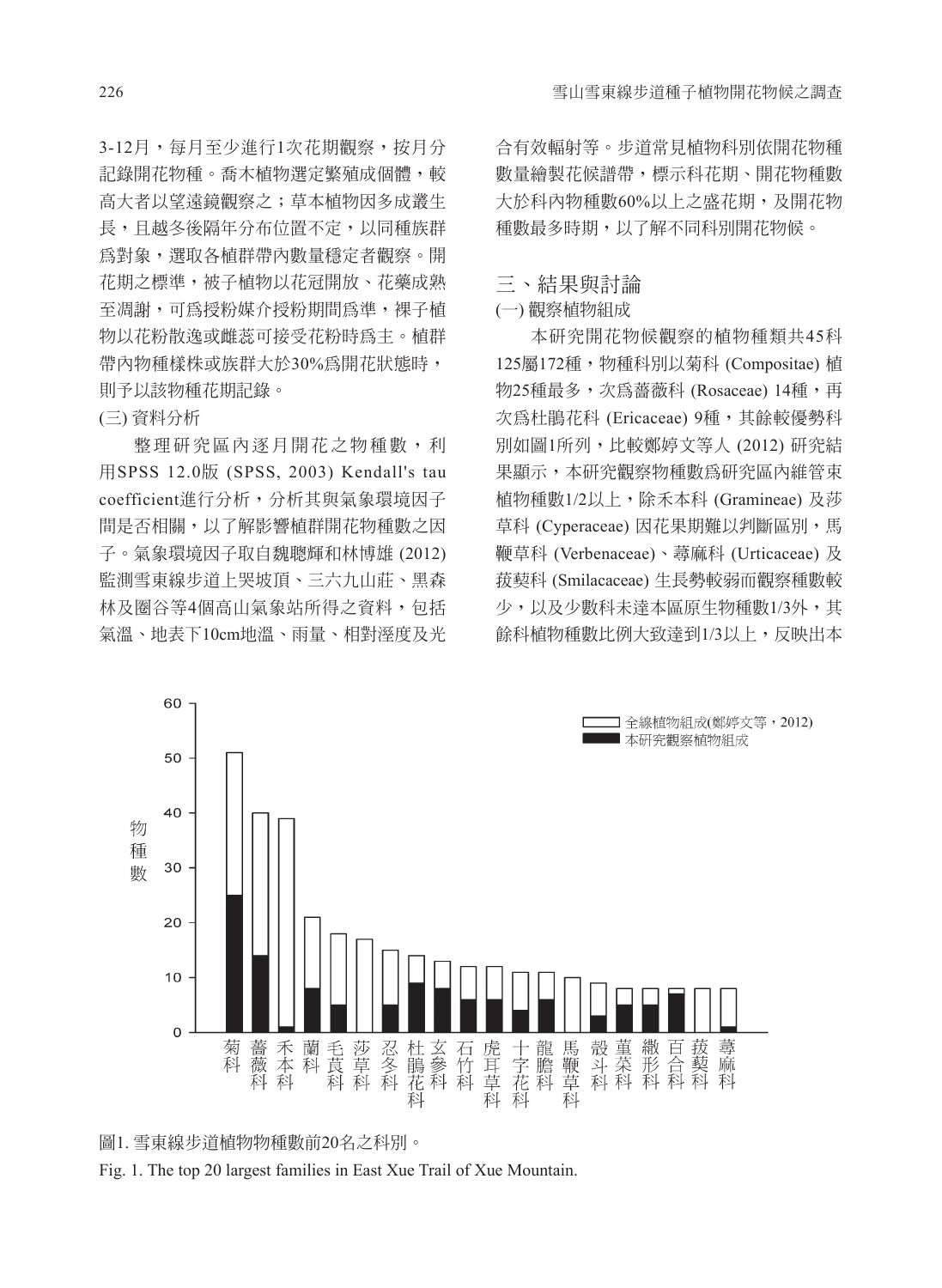研究成果應可代表試驗區開花物候特性。以植 物生長型來區分,草本植物種數最多,共33科 93屬124種,依次灌木植物 (10科16屬23種)、 喬木植物 (10科15屬16種),以及木質藤本植物 (5科6屬9種)。各植群帶物種數以冷杉林帶最多 共36科81屬98種,鐵杉雲杉林帶次之共31科69 屬85種,再次為櫟林帶上層共28科53屬63種, 高山植群帶最少共24科43屬48種 (表2)。

(二) 不同植群帶開花物候

本研究調查結果顯示,雪山雪東線步道沿

線植物之開花物候自2012年3月起至11月止結 束 (圖2);植物花期分布在6-7月有1明顯高峰, 約82%物種在此時期開花,以6月最多116物種 開花,次為7月108種;11月後漸接近寒冷冬 季,植物進入休眠期,至12月已無物種開花。 雖然雪山各植群帶存在著海拔、植物社會等環 境的差異,但各植群帶近1年的開花物候的種 數分布模式相似 (圖3),4植群帶的植物花期均 呈1明顯高峰,均集中在6-7月,而6-7月花期高 峰是本區生長季溫度最高的時期,此現象與大

表2. 雪山雪東線步道2012年於3-12月不同植群帶植物各生長型種類統計表 Table 2. Life form composition of different vegetation zone of East Xue trail of Xue Mountain.

| 植群帶           | 植物<br>草本 |    | 木質藤本 |   | 灌木 |   | 喬木 |   | 種子植物 |    |   |     |    |    |     |
|---------------|----------|----|------|---|----|---|----|---|------|----|---|-----|----|----|-----|
|               | 科        | 屬  | 種    | 科 | 屬  | 種 | 科  | 屬 | 種    | 科  | 屬 | 種   | 科  | 屬  | 種   |
| 高植群帶          | 20       | 36 | 41   |   |    |   | 4  | O | O    |    |   |     | 24 | 43 | 48  |
| 冷杉林帶          | 29       | 64 |      |   |    |   |    | 0 | 13   |    | 4 | 4   | 36 | 81 | 98  |
| 鐵杉雲杉林帶        |          | 48 | 58   |   | 4  | ╮ | 4  | 9 | 12   |    | 8 | 8   | 31 | 69 | 85  |
| 櫟林帶<br>層<br>⊢ |          | 39 | 45   |   | 4  |   |    |   | 8    | ↖  |   |     | 28 | 53 | 63  |
| 步道全線          | 33       | 93 | 24   |   | b  | ч | 10 | 6 |      | 10 | Ć | l 6 | 45 |    | 172 |



圖2. 雪山雪東線步道2012年3-12月逐月開花物種數與月平均溫。

Fig. 2. Flowering species number and monthly average temperature in East Xue Trail of Xue Mountain during March to December 2012.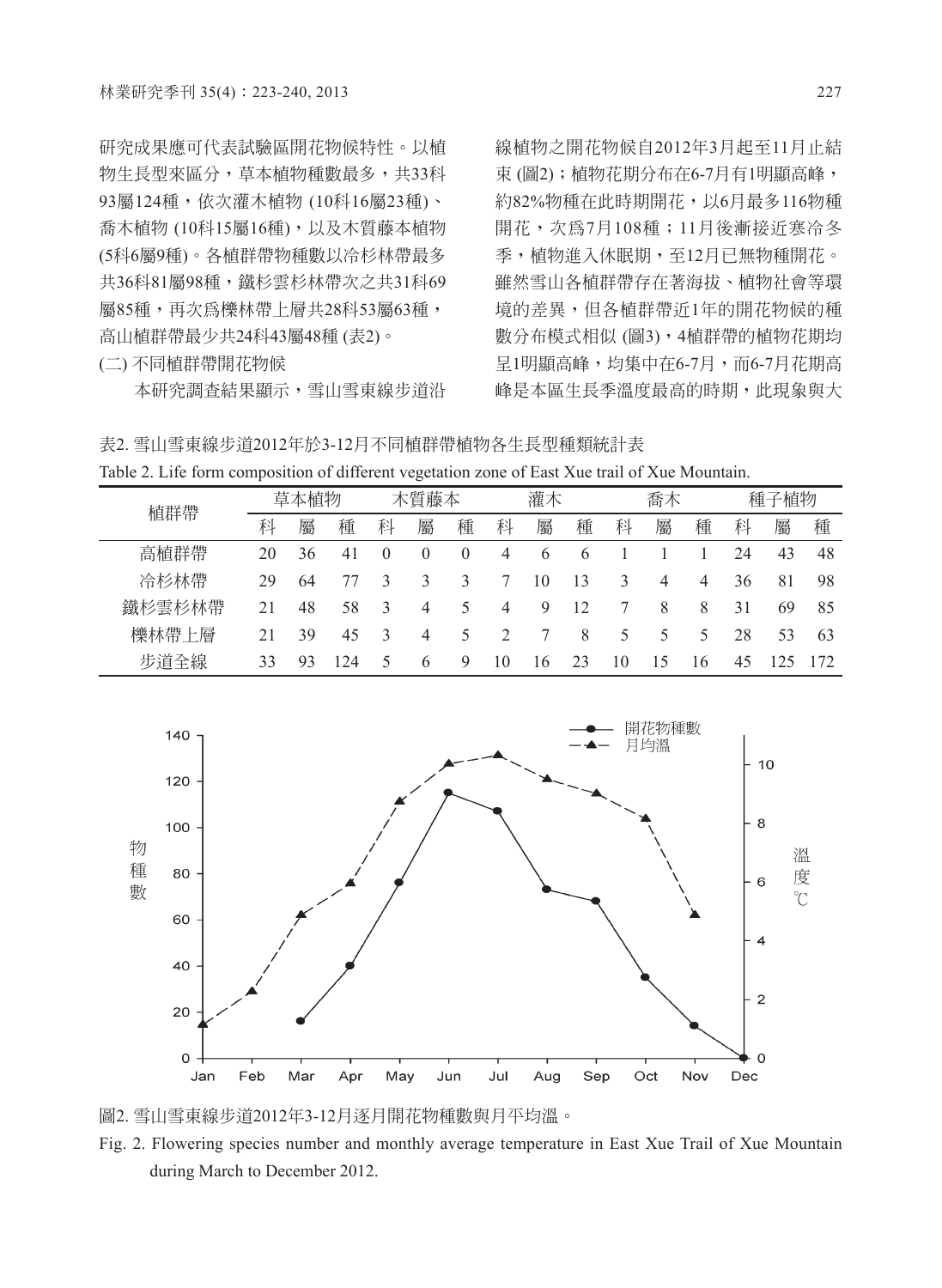





多數北半球高山物候研究結果相同(呂理昌, 1990;邦卡兒—海放南,2007;李向前等, 2009;Tebar *et al*., 2002; Zang *et al*., 2010; Kudo and Hirao, 2006; Blionis *et al*., 2001)。每月開花 物種數與氣象環境因子相關分析結果亦顯示, 僅氣溫及10cm地溫呈顯著正相關 (表3),顯示 影響高山地區植物開花物候最顯著的是氣溫, 反映氣溫是高山地區植物最直接的限制因子。

比較4個植群帶開花物候的種數分布發 現,高山植群帶的植物花期時間較短,僅5-10 月間有植物開花,94%物種於夏季6-8月開花, 植物花期集中趨勢最明顯;冷杉林帶、鐵杉 雲杉林帶、櫟林帶上層的植物花期均為3-11月 間。此現象可能反映出位處亞寒帶的高山植群 帶生長季較短,熱量不足且低溫積雪及霜害不 利生長等因素,致使本區的開花物候期較短, 植物僅於年中最溫暖時期開花。

雪山主峰步道沿線海拔3,300 m以上地區

的昆蟲組成及季節動態主要出現高峰時間亦為 6-8月 (葉文斌和李蕙宜,2012)。由於高海拔地 區生長季較短,植物花期高峰與昆蟲活動期高 度的配合性形成互利共生關係;即蟲媒授粉植 物需配合昆蟲活動期,以降低花粉消耗量及提 高授粉效率;另一方面昆蟲亦需取食植物的花 粉或花蜜,滿足其生長發育及繁衍後代所需。 (三) 不同生長型植物之花期

比較不同生長型植物的開花物種數逐月分 布模式顯示 (圖4),雪山雪東線之草本植物逐 月開花為單峰分布,木質藤本與喬木為雙峰分 布,而灌木介於兩者之間。以超過種數60%開 花標準來看,草本植物花期高峰在6-9月,木 質藤本與灌木植物的花期較集中於5-7月,喬 木植物較集中於5-6月。就花期長度而言,木 質藤本植物約75%花期為1-3個月,喬木植物約 93%花期為1-2個月,相對而言木質藤本與喬 木植物花期較短,灌木植物多為1-5個月,草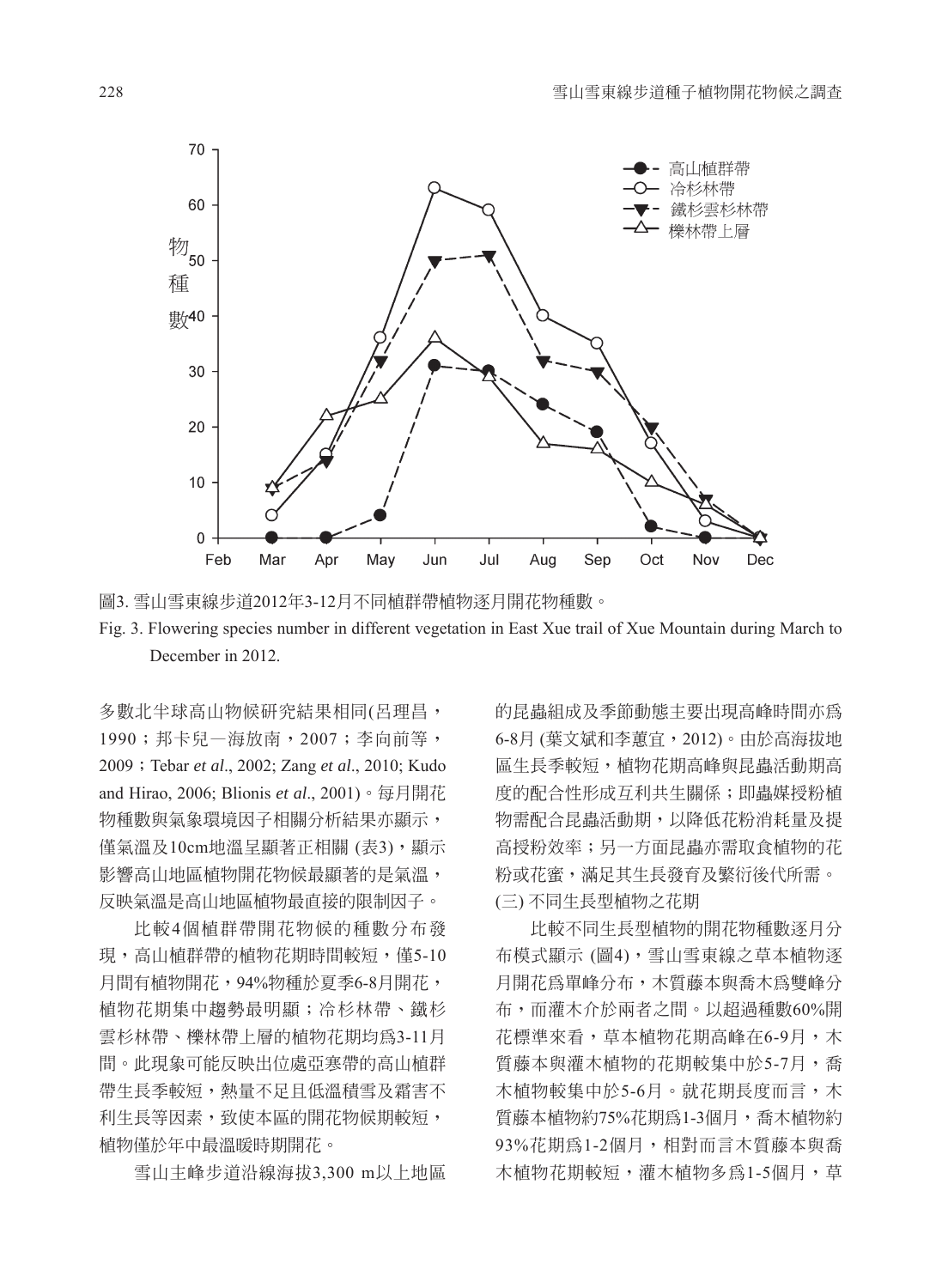本植物多2-4個月 (圖5)。許多高山物候研究結 果顯示木本植物花期較草本植物早 (呂理昌, 1990;邦卡兒—海放南,2007;Kochmer and Handel, 1986), 推測其原因可能與光照、溫度 及熱量累積有關。

由於高山植物可利用之生長季較短,於 早春時節氣溫尙不穩定, 偶有霜害, 诱渦溫度 和光週期的調控,高山植物生長發育可避免發 在生有致命損傷的時候 (Korner, 2003)。Heide (1992) 研究生長於高山和極地的禾本科植物 Phippsia algida之開花條件,發現在相同溫度條 件下 (9℃及21℃),日照時數分別達19小時及 17小時以上始有開花現象,且隨日照長度增加 至24小時,開花率及花序數提高至最大,進入 花期時間也提早。呂理昌 (1990)、邦卡兒-海放 南 (2007) 高山地區植物開花物候的研究,皆發 現同一物種於向陽區域花期較提早的現象。綜 合上述研究結果,顯示日照長度增加可促進花

#### 表3. 雪山雪東線步道2012年3-12月逐月開花物種數與環境因子相關性分析

Table 3. Kendall's tau correlation analysis of species number and environmental factors in East Xue Trail of Xue Mountain during March to December 2012

|             | 氣溫<br>$\sim$<br>◡ | 10cm 地溫<br>$\sim$ | 降水量<br>(mm) | 相對濕度<br>$\frac{6}{2}$ | 光合有效輻射<br>(mmol/m <sup>2</sup> hour) | $10cm + $ 壤<br>含水率 (m <sup>3</sup> /m3%) |
|-------------|-------------------|-------------------|-------------|-----------------------|--------------------------------------|------------------------------------------|
| 逐月開花<br>物種數 | $0.800**$         | $0.722**$         | $-0.056$    | 0.278                 | 1.000                                | 0.278                                    |

\*\*表示顯著水準0.01時達顯著。



圖4. 雪山雪東線步道2012年3-12月不同生活型植物逐月開花物種數及比例。括號內數字為該生活型 物種數。

Fig. 4. Number and percentage of flowering species of different life forms in East Xue Trail of Xue Mountain during March to December 2012.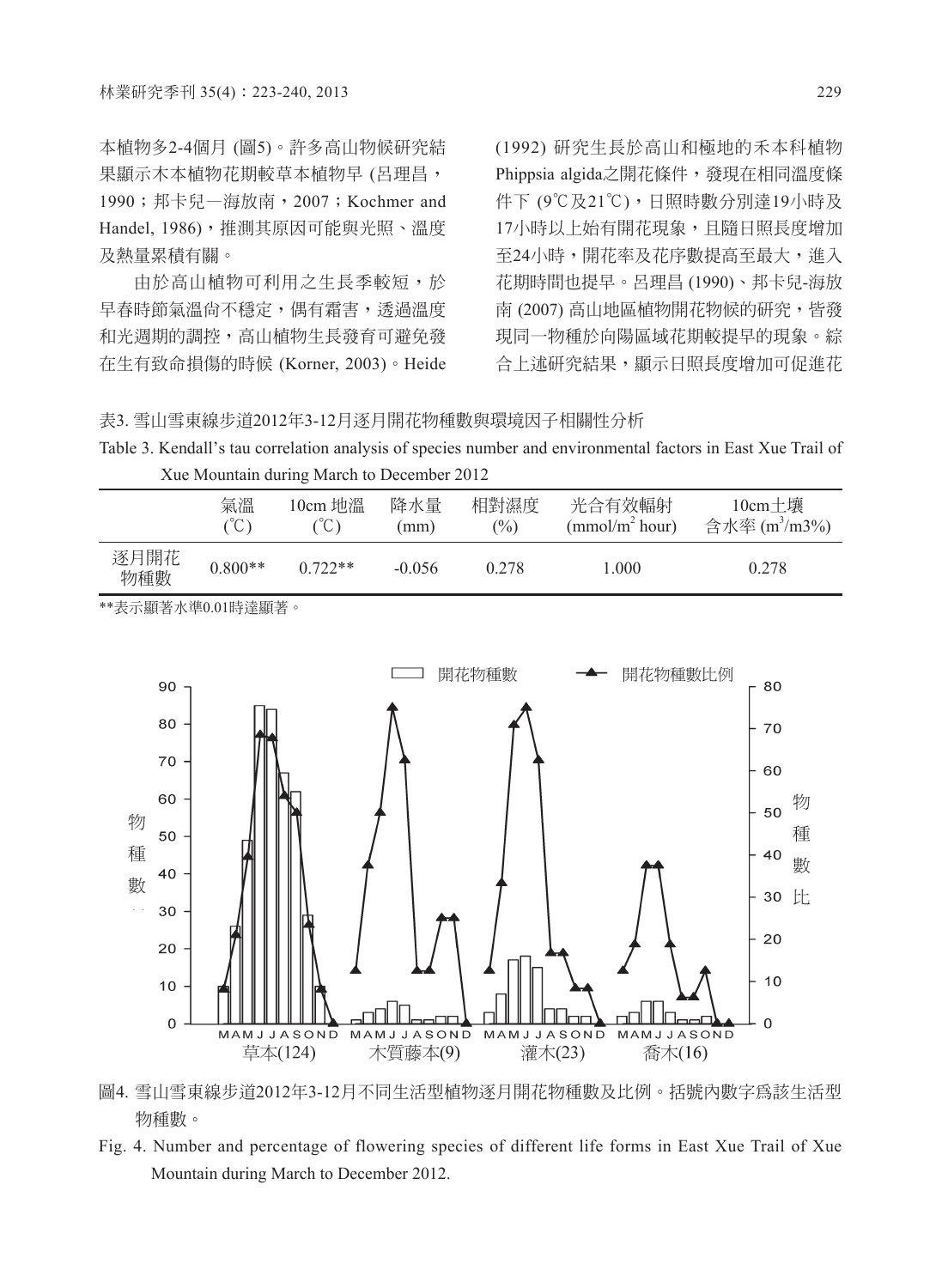

圖5. 雪山雪東線步道物候觀察物種之花期長度。

Fig. 5. Length of flowering duration of observed species in East Xue Trail of Xue Mountain.

期提早,而本研究中灌木及喬木植物植株最高 大,可優先截取太陽光照,有利植物最先進入 花期。

(四) 物種開花時序

雪山雪東線步道沿線物種開花時序呈現 多樣性 (圖6),花期較早之物種如臺灣胡麻 花 (*Heloniasum bellata*)、臺灣二葉松 (*Pinus taiwanensis*)、臺灣冷杉、玉山櫻草 (*Primula miyabeana*)、大霸尖山酢漿草 (*Oxalis acetosella*  ssp. *taemoni*)、臺灣山酢漿草 (*O. acetosella*  ssp. *griffithii var. formosana*)、褐毛柳 (*Salix fulvopubescens*)、臺灣山柳 (*S. taiwanalpina*)、 紫花地丁 (*Viola. mandshurica*)、臺灣菫菜 (*V. formosana*)、高山通泉草 (*Mazus alpinus*)、毛 蕊花 (*Vaccinium japonicum* var. *lasiostemon*)、 臺灣馬醉木 (*Pieris taiwanensis*)、森氏萎陵 菜 (*Potentilla matsumurae* var. *pilosa*) 等在3 月即進入開花期;花期較晚之物種如阿里山 忍冬 (*Lonicera acuminata*)、蔓黃菀 (*Senecio scandens*)、絨山白蘭 (*Aster lasiocladus*)、鄧 氏胡頹子 (*Elaeagnus thunbergii*)、臺灣常春

藤 (*Hedera rhombea* var. *formosana*)、虎杖 (*Polygonum cuspidatum*)、高山蓼 (*P. fi licaule*)、 臺灣赤楊 (*Alnus formosana*) 等則在10月才進入 開花期。

就開花時間長度而言,因種類不同而異, 花期長度1-9個月不等,以2-3個月最多,占總 物種數50%以上 (圖5)。花期僅1個月的有三斗 石櫟 (*Pasania hancei* var. *ternaticupula*)、狹葉 高山櫟 (*Cyclobalanopsis stenophylloides*)、高 山櫟 (*Quercus spinosa*)、臺灣山柳、褐毛柳、 枇杷葉灰木 (*Symplocos stellaris*)、南湖斑葉 蘭 (*Goodyera nankoensis*)、臺灣茶藨子 (*Ribes formosanum*)、臺灣赤楊、臺灣山薺 (*Draba sekiyana*)、齒葉筷子芥 (*Arabis serrata*) 及雙 黃花菫菜 (*V. biflora*) 等;花期長達本研究期 間一半 (5個月) 以上者有川上氏薊 (*Cirsium kawakamii*)、虎杖、玉山金絲桃 (*Hypericum nagasawai*)、假繡線菊 (*Spiraea hayatana*)、玉 山小米草 (*Euphrasia transmorrisonensis*)、高山 通泉草、高山白珠樹 (*Gaultheria itoana*)、阿 里山忍冬、阿里山龍膽 (*Gentiana arisanensis*)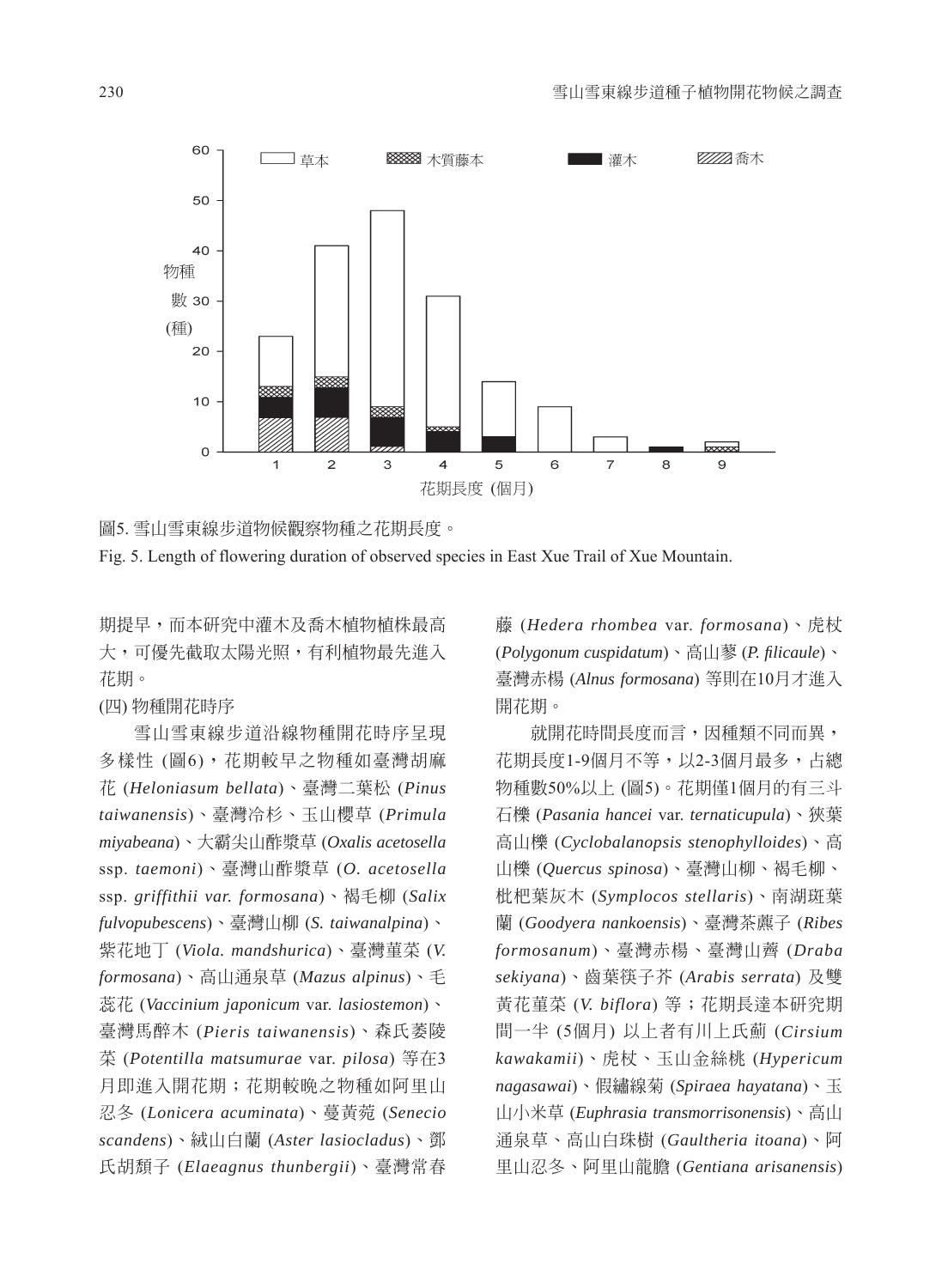

圖6. 雪東線步道2012年3-12月物候觀察植物花候譜。

Fig. 6. Flowering spectrum of East Xue Trail of Xue Mountain during March to December 2012.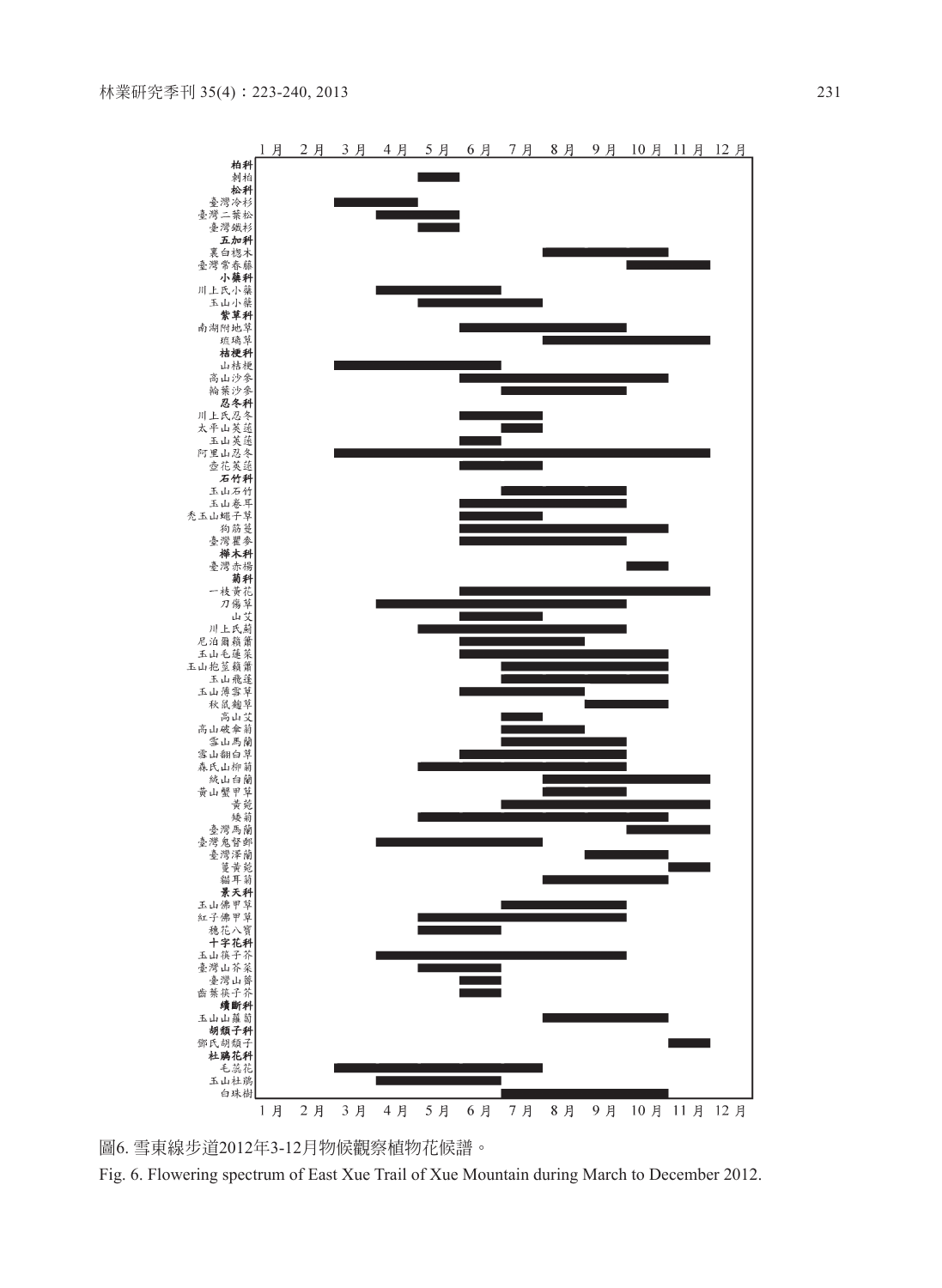

圖6. 雪東線步道2012年3-12月物候觀察植物花候譜 (續)。

Fig. 6. Flowering spectrum of East Xue Trail of Xue Mountain during March to December 2012 (continued).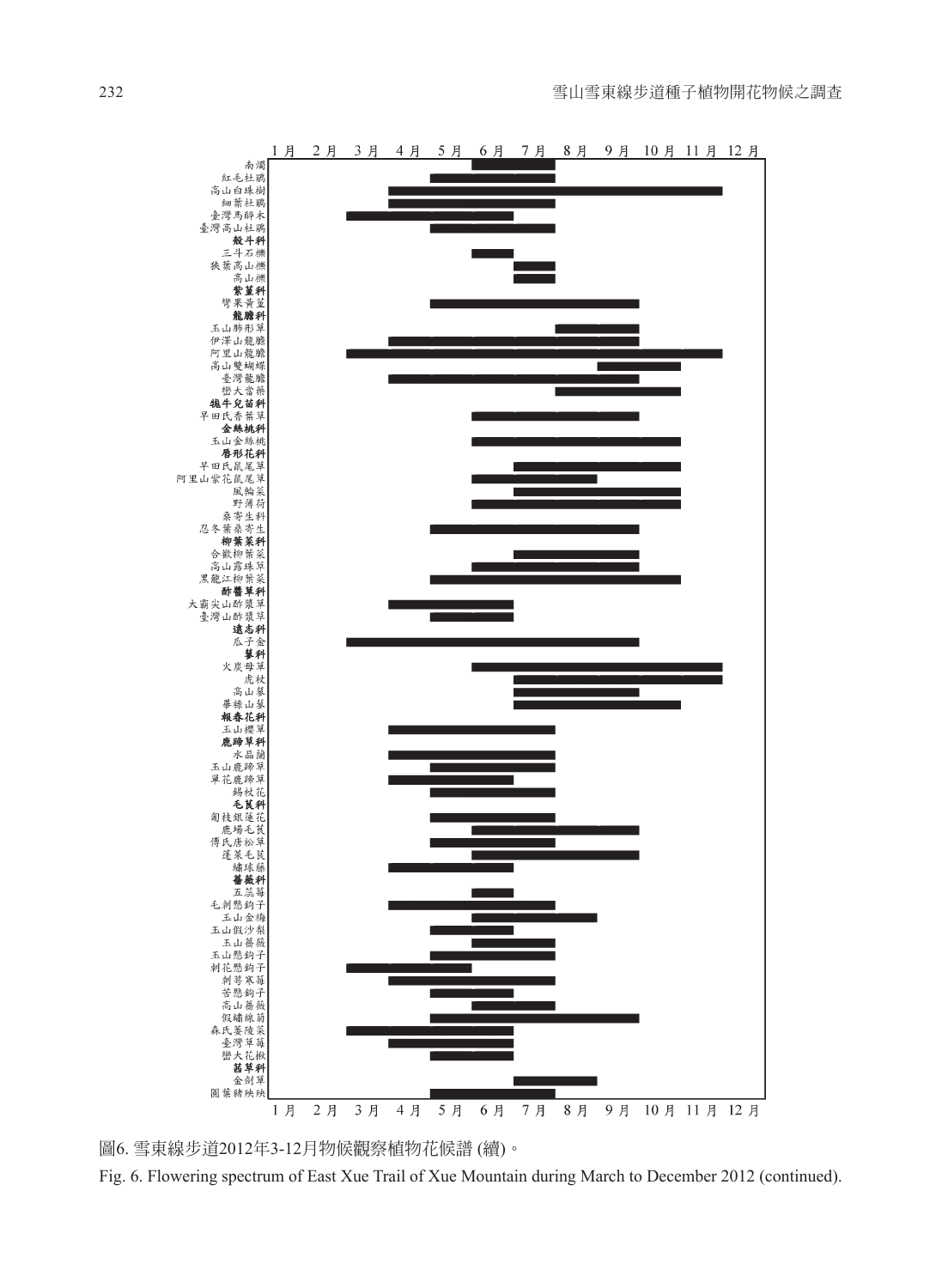



Fig. 6. Flowering spectrum of East Xue Trail of Xue Mountain during March to December 2012 (continued).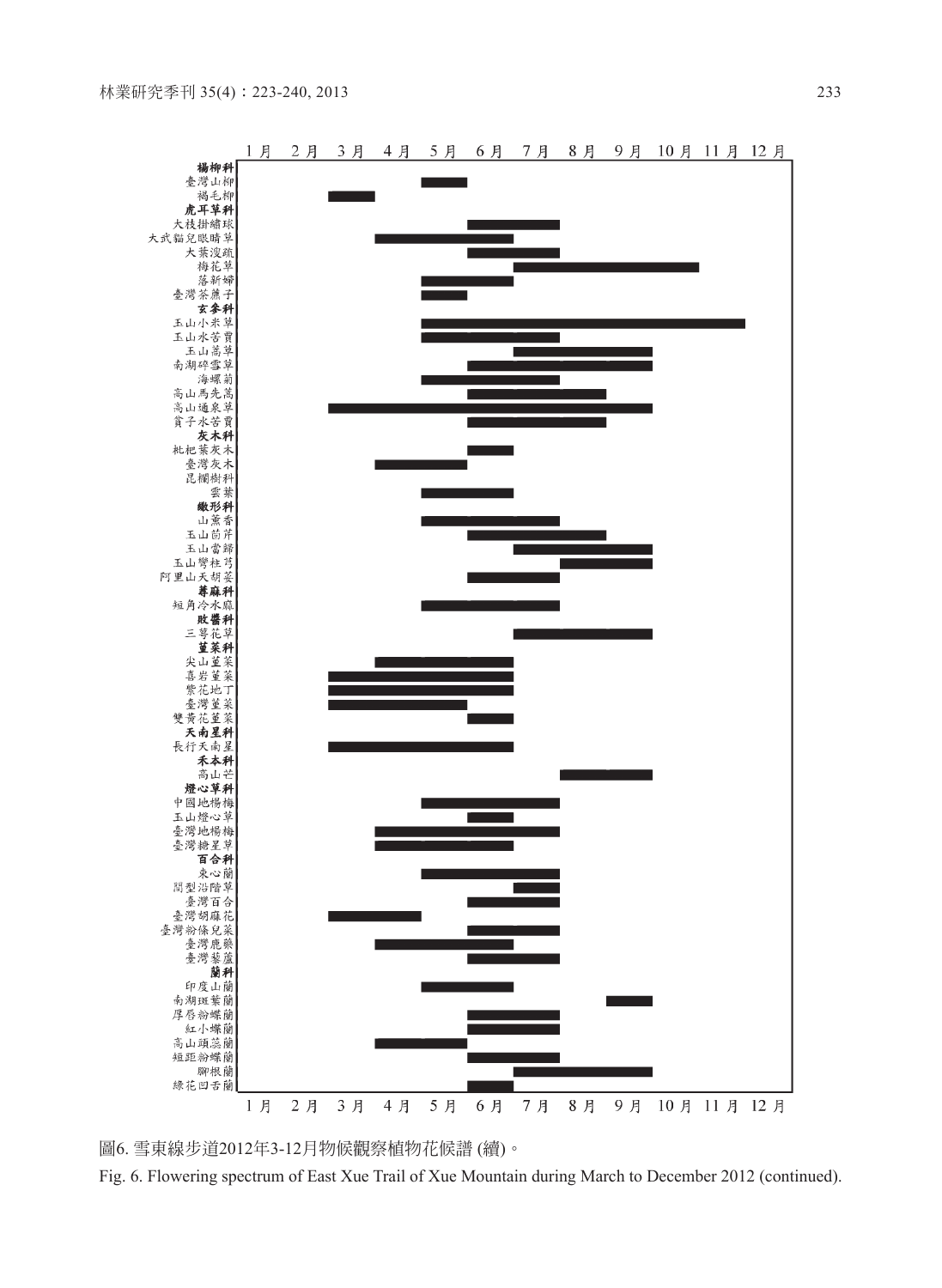等;其中,木本植物花期偏短大多1~2個月, 木質藤本植物花期大多1~4個月,灌木植物花 期大多1~5個月,草本植物花期長度範圍最廣 1~9個月不等,以2~4個月比例較高。

科層級而言,各科花期高峰大多為6-7月 (圖7),其中花期較早者有菫菜科及松科,花期 高峰4~5月,花期較晚者有柳葉菜科、蓼科及 龍膽科,花期高峰8~9月。Kochmer 和 Handel (1986) 研究美國Carolina地區 (屬溫帶氣候) 植 群,屬花期較早者為菫菜科 (Violaceae)、十字 花科 (Cruciferae) 及杜鵑花科,屬花期較晚者 為龍膽科、旋花科 (Convolvulaceae) 及菊科。 呂理昌 (1990) 觀察玉山主峰步道沿途 (海拔 2600~3952m) 62科328種植物之物候,常見科

別中松科、殼斗科 (Fagaceae)、楊柳科、樺木 科 (Betalaceae)、槭樹科 (Aceraceae) 及杜鵑花 科大部分物種花期集中3~5月,蓼科、景天科 (Crassulaceae)、龍膽科、唇形科 (Labiatae)、 菊科及桔梗科花期可至8~9月。上述2例與本 研究結果有相同之處,如菫菜科及松科同為植 物社會中早花期者,龍膽科及蓼科同為晚花 期者。此現象與花候中性假說 (neutraltheory) 符合,認為植物進入花期時間多受遺傳影 響,而與當地生態環境關係較小 (Ollerton and Lack,1992)。而其餘科別花期與上述2例不盡相 同,如本研究杜鵑花科及殼斗科花期集中6~7 月,較呂理昌 (1990) 觀察玉山步道沿線晚約1 個月。Picker (1995) 研究5種毛茛屬植物於2不



圖7. 雪東線步道2012年3-12月植物科內物種數大於3種之科花候譜。科別候之括號內為物種數,細構 線為總開花期,粗橫線為科內開花物種數>60%之盛花期,短直線為開花物種數最多時期。

Fig. 7. Flowering spectrums of the families of species >3. The number after each family is number of species, thin transverse line represents total flowering duration, thick transverse line represents the duration of flowering species >3, short vertical line represents flowering peak of each family.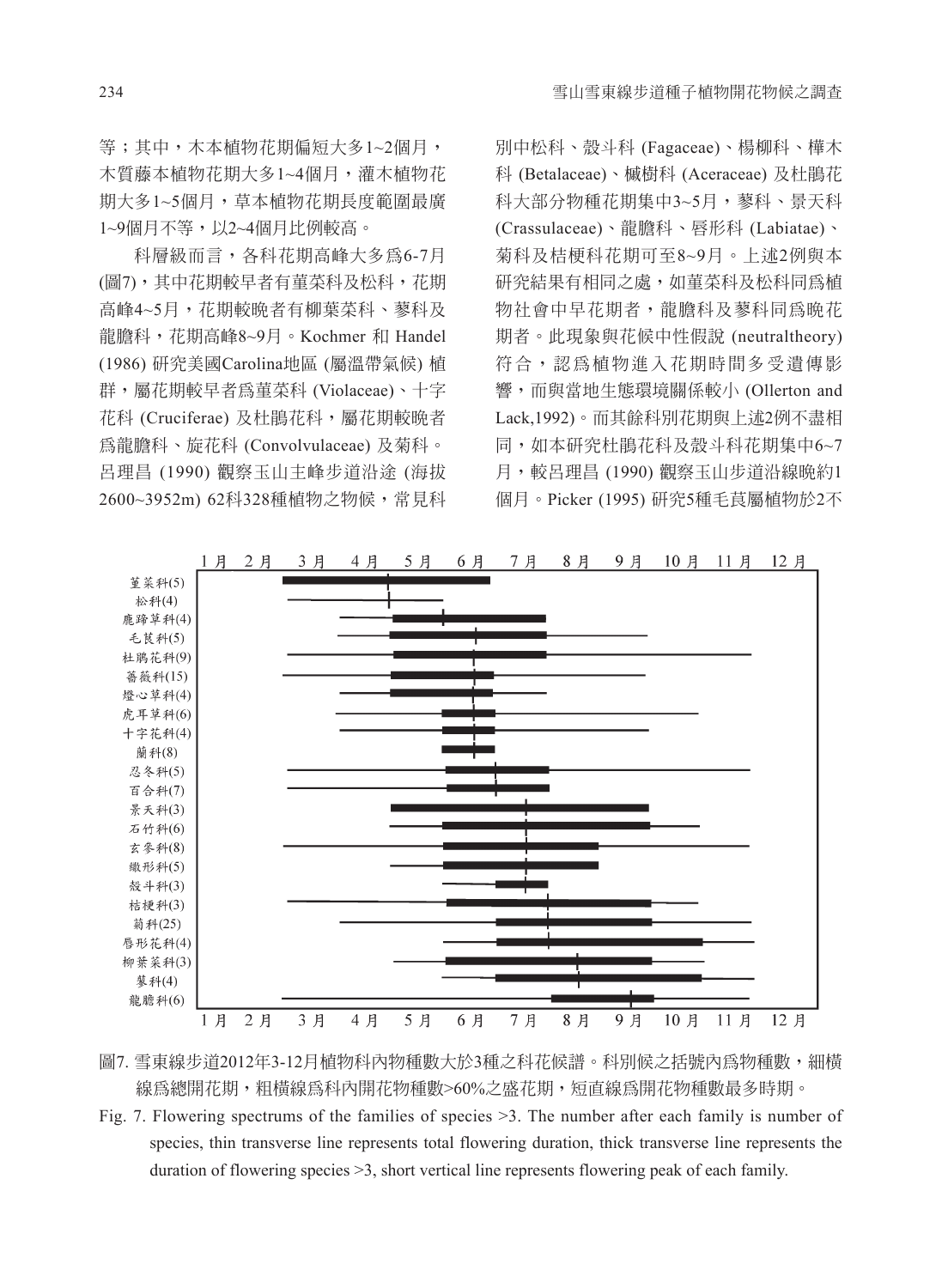同生育地及2年花季的花期,發現無論在種內 或種間,隨生育地及不同氣候環境的變化,花 期均呈現差異性,作者推測環境壓力造成開花 時間分歧,如避免受粉媒介的競爭以提高繁殖 成功率,認為環境影響超過遺傳基因的影響。 可見外在環境及演化遺傳均可能為影響物候的 因子。

(五) 同一物種於不同植群帶之花期

本研究物種分布範圍較廣者,花期啟始 與結束於各植群帶有所不同;橫跨3個植群帶 以上 (海拔落差1,500 m以上) 者共22物種 (圖 8),其花期多隨海拔升高而花期延後,例如高 山白珠樹於櫟林帶上層花期自4月開始,鐵杉 雲杉林帶及冷杉林帶的植株花期自6月開始, 圈谷地區的花期自7月才開始;其他如川上氏 薊、伊澤山龍膽 (*G. itzershanensis*)、玉山水苦 蕒 (Veronica morrisonicola) 等亦有相同現象。 因海差異,植物的花期可相差1-4個月。許多 前人研究亦有相似結果,如呂理昌 (1990) 於玉 山國家公園從塔塔加至玉山主峰,就同一物種 不同的海拔分布做物候觀察,結果顯示隨海拔 的升高開花期會延遲半個月至1個月,例如早 田氏草莓分布海拔2,600-3,800m,於同時間調 查時塔塔加 (2,600m) 已結紅果,但排雲山莊 (3,500m) 只有開花現象。

Sandring等人 (2007) 研究筷子芥屬 (*Arabis*) 植物於高山和低地在不同生育地的 花候現象,樣區分別設置於挪威 (Norway) Spiterstulen樹木界線以上 (61°38' N 8°24' E, 海 拔1,106 m), 及瑞典Stubbsand波希尼亞灣礫石 岸 (63°58' 18°17', 海拔0 m), 結果顯示2000-2002年間高山較低地族群花期開始時間相差不 大,結束時間則較為延遲。溫英杰等 (2008) 觀 察比較塔山 (海拔2,200 m)、志良 (海拔2,000 m)、武陵農場 (海拔1,800 m) 及思源啞口 (海拔 2,100 m) 的阿里山櫻 (*Prunus matumurai*) 開花 期,結果顯示阿里山櫻開花期會隨著海拔上升 而延後。王年金等 (2010) 於中國浙江省研究馬 尾松 (*P. massoniana*) 開花物候之結果顯示,分 布於海拔較低的個體花期較早。

潘振彰等 (2013) 針對雪山雪東線不同海 拔之玉山杜鵑開花調查研究發現,玉山杜鵑的 始花期、展葉期在3種不同海拔環境呈顯著差 異,由於海拔反映溫度的變化,顯示隨海拔升 高,熱量累積較緩慢,熱量多寡為造成玉山杜 鵑物候時序變化的主因。植物社會之物候研 究多顯示,物種隨海拔上升,花期有延後的 現象 (張又敏, 2006; 呂理昌, 1990; Blionis et al., 2001), 與本研究中結果相同。雪山主峰 步道海拔每升高100 m氣溫約降低0.96℃ (魏聰 輝和林博雄,2012),為一直接影響因子。除 溫度外,海拔的變化亦伴隨環境梯度及生育地 異質性 (陳學林和戚鵬程,2006),海拔升高致 使資源有效性降低、降雪頻率、太陽輻射量等 隨之增加等因素,皆會影響植群的花期分布 (Körner, 2003)。

然而,少數物種的花期隨海拔上升而延 後,例如臺灣鬼督郵 (*Ainsliaea latifolia* ssp. *henryi*) 於櫟林帶上層花期自6月開始,鐵杉雲 杉林帶的植株花期自5月開始,植株分布於冷 杉林帶的自4月就開始,一枝黃花 (*Solidago virgaurea* var. *leiocarpa*) 亦有相同情形。此可能 因為海拔梯度包含了許多環境因子,綜合表現 出不同海拔梯度上,生育地環境的複雜性 (劉 棠瑞和蘇鴻傑,1983),顯示海拔梯度對植物 開花物候的影響。

五、結論

- (一) 經2012年3-12月的開花物候觀察,共記錄 45科125屬172物種花期,占雪山雪東線步 道種子植物數量1/3以上,主要以菊科、薔 薇科及杜鵑花科物種最多。
- (二) 植物花期自3月開始,氣溫最高的夏季6-7 月為花期高峰,共141物種於此時期開 花,11月多數物種結束花期進入休眠狀 態,至12月已無植物開花,研究區內4個 植群帶的逐月開花物候的種數皆與此模式 相似。與氣候資料進行相關分析結果顯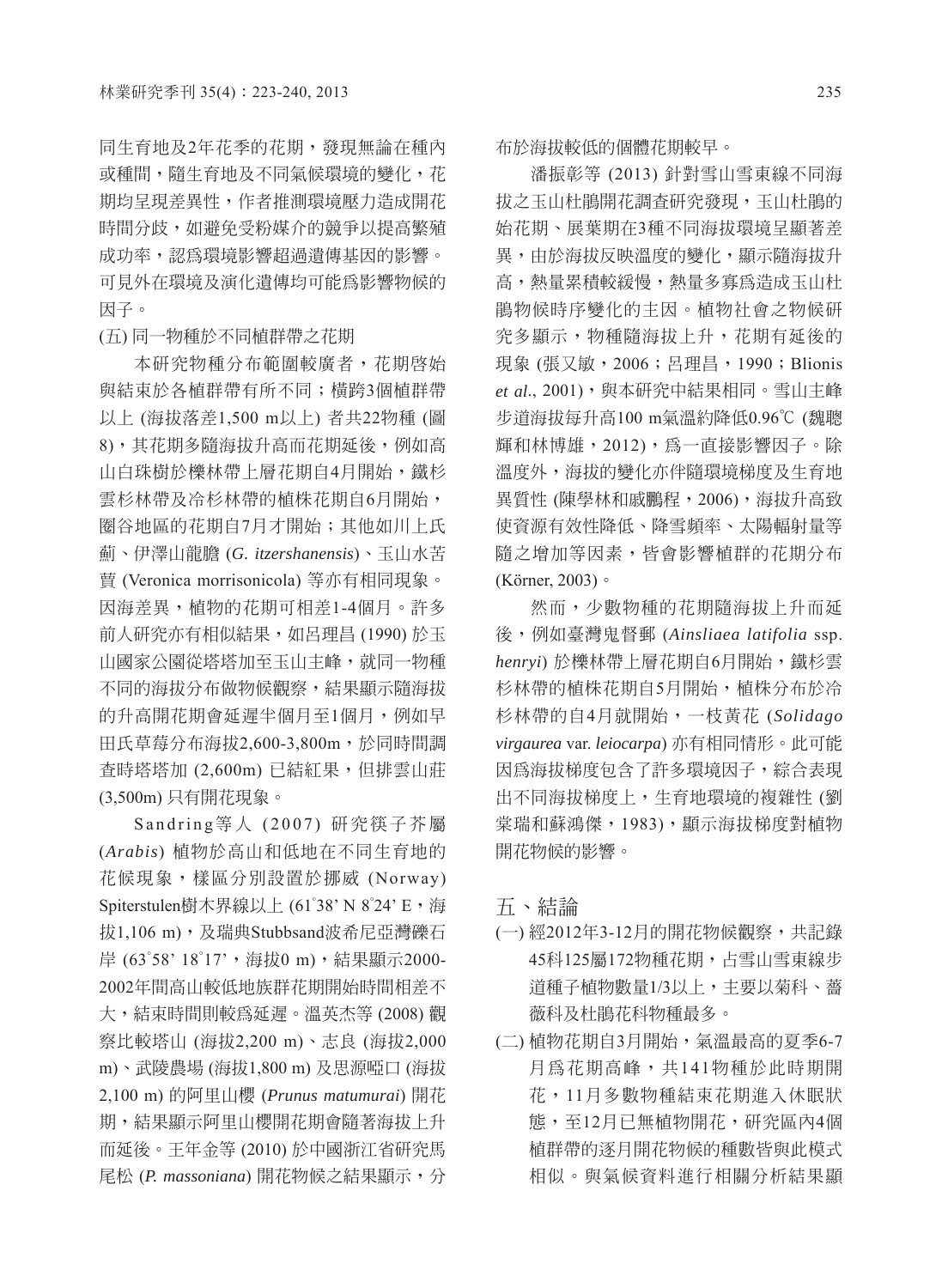

03月 04月 05月 06月 07月 08月 09月 10月 11月

圖8. 本研究觀察植物中分布橫跨4個植群帶之物種花候譜。

Fig 8. The flowering spectrum of species spreading across 4 vegetation zones.

註:A為高山植群帶,B為冷杉林帶,C為鐵杉雲杉林帶,D為櫟林帶上層。

Note: A. Alpine vegetation zone. B. *Abies* forest zone C. *Tsuga-Picea* forest zone D. Upper of *Quercus*  Forest zone.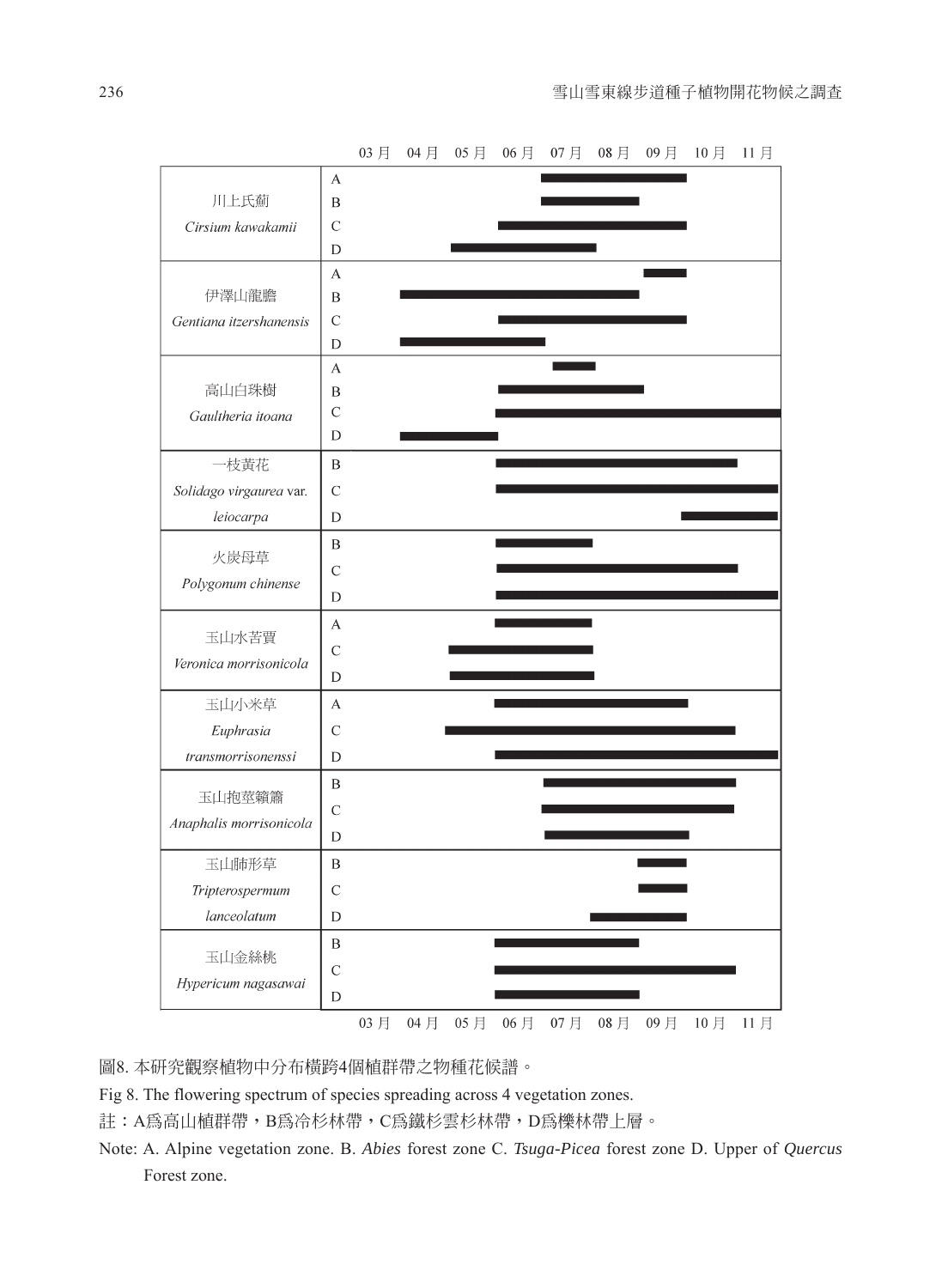

圖8. 本研究觀察植物中分布橫跨4個植群帶之物種花候譜 (續)。

Fig 8. Flowering spectrums of the species distribution across 4 vegetation zones.

註:A為高山植群帶,B為冷杉林帶,C為鐵杉雲杉林帶,D為櫟林帶上層。

Note: A. Alpine vegetation zone. B. *Abies* forest zone C. *Tsuga-Picea* forest zone D. Upper of *Quercus*  forest zone.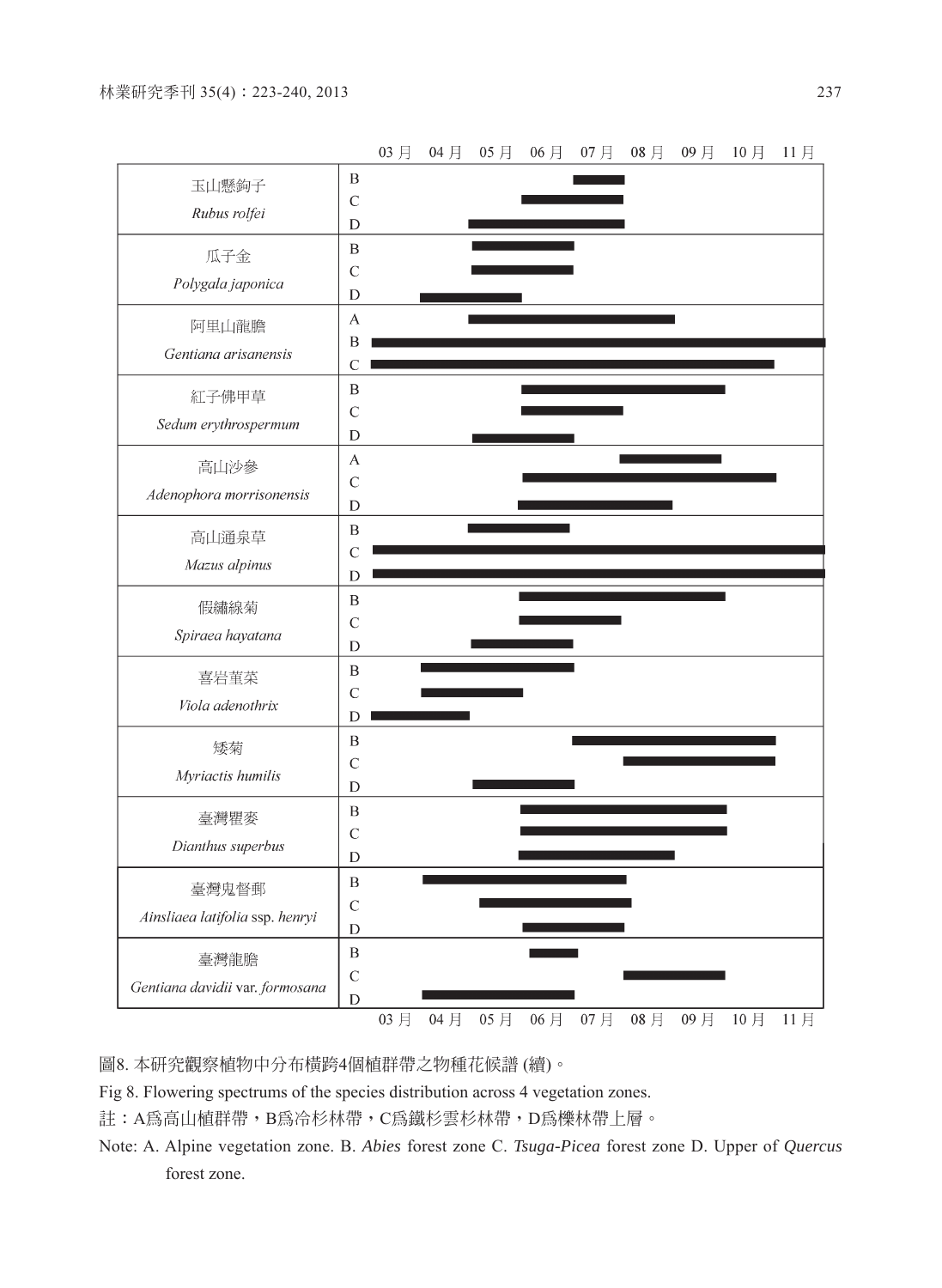示,開花物候僅與氣溫呈顯著正相關,反 映出氣溫是高山植物開花重要的限制因 子。

- (三) 4個植群帶之開花物候期,以高山植群帶 最短,於4月起至10月止,整體物種花期 長度也最短為1-4個月,花期僅1個月的短 花期物種比例占33%,可能反映亞寒帶的 氣溫相對較低,熱量累積較緩慢而致使植 物之開花物候期程相對較短。
- (四) 不同生長型植物進入花期時間,喬木、灌 木植物花期較草本植物提早,而大多數喬 木植物的花期較短,約1-2個月,推測其 生長較高大可截取較多陽光有關。於生長 季早期開花者有菫菜科、松科、楊柳科 等,花期約在4-5月;於生長季晚期開花 者有菊科、龍膽科、蓼科等物種,其花期 多在8-9月。
- (五) 海拔廣泛分布的物種,大多數隨分布海拔 上升,花期開始時間可延後1-4個月,少 數種類如臺灣鬼督郵和一枝黃花則有延後 現象,此可能與物種遺傳生理特性與熱量 累積,以及環境的溫度變化、生育地異質 性等有關

#### 謝誌

本研究承雪霸國家公園管理處提供經費及 調查工作支持,特此致謝;並感謝「雪山高山 生態系整合研究計畫」團隊提供環境氣候與相 關資料,使研究討論更臻至善。

六、引用文獻

- 王年金、何玉友、秦國峰、儲德裕、胡健生 (2010) 馬尾松雄球花成熟期及受氣溫影響 的觀測。林業科學研究23 (6): 905-909。
- 王偉、邱清安、蔡尚悳、許俊凱、曾喜育、呂 金誠 (2010) 雪山主峰沿線植物社會調查研 究。林業研究季刊32 (3): 1-20。
- 邦卡兒—海放南 (2007) 塔塔加地區高山植物的

物候期。林業研究專訊14(5): 16-22.

- 李向前、賈鵬、章志龍、杜國楨 (2009) 青藏高 原東緣高寒草甸植物群落的開花物候。生 態學雜誌28 (11): 2202-2207。
- 何春蓀 (1986) 臺灣地質概論。經濟部中央地質 調查所。169頁。
- 呂金誠 (1999) 武陵地區雪山主峰線植群調查與 植栽應用之研究。內政部營建署雪霸國家 公園管理處委託研究報告。93頁。
- 呂理昌 (1990) 玉山國家公園植物開花物候週期 之研究 (塔塔加-玉山主峰)。內政部營建 署玉山國家公園管理處委託報告。51頁。
- 潘振彰、曾彥學、邱清安、曾喜育 (2013) 雪山 地區玉山杜鵑物候之研究。林業研究季刊 35 (2): 71-86。
- 劉棠瑞、蘇鴻傑 (1983) 森林植物生態學。台灣 商務印書館。462頁。
- 高景輝、湯文通 (1978) 植物生長與分化。國立 臺灣大學農學院。16頁。
- 張又敏 (2006) 金毛杜鵑開花模式之研究。靜宜 大學生態學系碩士論文。57頁。
- 陳正祥 (1957) 氣候之分類與分區。國立臺灣大 學農學院實驗林管理處。52頁。
- 陳學林、戚鵬程 (2006) 白水江國家級自然保護 區野生資源植物的垂直分異研究。西北植 物學報26 (5): 1014-1020.
- 溫英杰、張靜誼、高建元 (2008) 阿里山櫻遺傳 多樣性之研究。臺灣農業研究57 (4): 233- 242。
- 葉文彬、李蕙宜 (2012) 昆蟲相調查暨指標物種 建立與監測。內政部營建署雪霸國家公園 管理處委託研究報告。32頁。
- 楊建夫 (2000) 雪山主峰圈谷群末次冰期的冰河 遺跡研究。國立台灣大學地理學研究所博 士論文,100頁。
- 鄭婷文、曾喜育、邱清安、劉思謙、王秋美、 曾彥學 (2012) 雪山主峰東線步道維管束 植物生活型之研究。國家公園學報22 (1):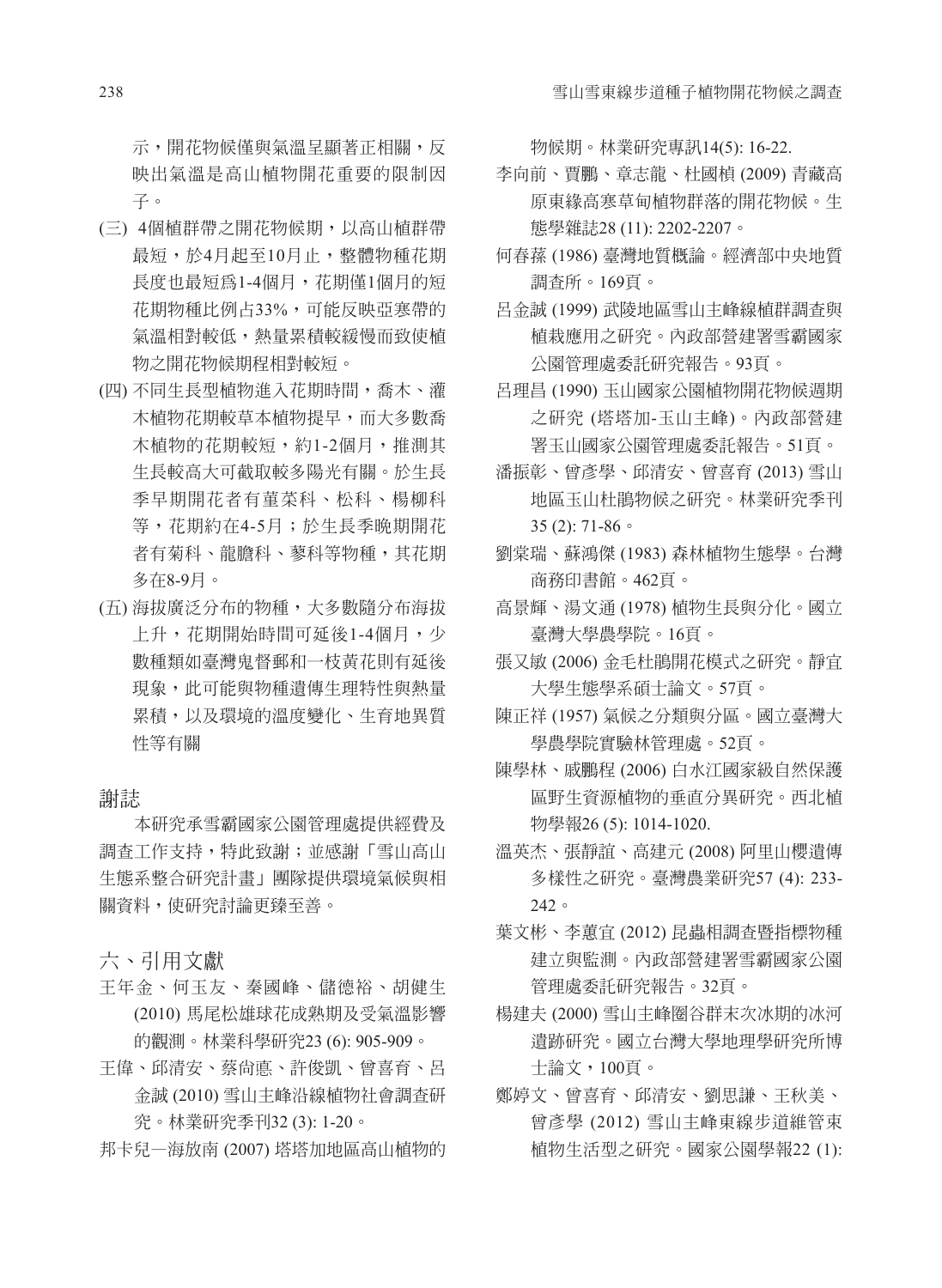41-51。

- 應紹舜 (1976) 雪山地區高山植群的研究。中華 林學季刊9 (3): 119-135。
- 魏聰輝、林博雄 (2011) 雪山高山微氣象與水量 與熱量時空分布特性。內政部營建署雪霸 國家公園管理處委託研究報告。35頁。
- 顏江河 (2009) 高山地區土壤性質研究。內政 部營建署雪霸國家公園管理處委託研究報 告。48頁。
- Blionis, G. J., J. M. Halley and D. Vokou (2001) Floewring phenology of *Campanula* on Mt. Olympos, Greece. Ecolography 24: 696-706.
- Carpenter, F. L. (1976) Plant-pollinator interactions in Hawaii: pollination energetics of Metrosideroscollina (Myrtaceae). Ecology 57: 1125-1144.
- Golluscio, B. A., M. Oesterheld and M. R. Aguiar (2005) Relationship between phenology and life form: a test with 25 Patagonian species. Ecology 28: 273-282.
- Guisan, A., J. L. Holten, R. Spichiger, and L. Tessier (1995) potential ecological impacts of climate change in the Alps and Fennoscandian mountain (20contributions). Conservatoir Jardim Botaniques (Geneve) Publ Hors-serie8: 1-184.
- Heide, O. M. (1992) Flowering strategies of the high-arctic and high-alpine snow bed grass species Phippsiaalgida. Physiologia Plantarum 85: 606-610.
- Jackson, M. T. (1996) Effects of microclimate on spring flowering phenology. Ecology 47: 407-415.
- Jonas, C. S. and M. A. Geber (1999) Variation among populations of *Clarkia ungtiiculata* (Onagraceae) along altitudinal and latitudinal gradients. American Journal of Botany 86: 333-343.
- Kalisz, S. and G. M. Wardle (1994) Life history variation in *Campanula americana* (Campanulaceae): population differentiation. American Journal of Botany 81: 521-527.
- Kochmer, J. P. and S. N. Handel (1986) Constraints and competition in the evolution of flowering phenology. Ecological Monographs 56 (4): 303-325.
- Korner, C. (2003) Alpine plant life: functional plant ecology of high mountain ecosystem. 2nd ed. Springer Incorporation. 223-335.
- Kudo, G. and A. S. Hirao (2006) Habitat-specific responses in the flowering phenology and seed set of alpine plants to climate variation: implications for global-change impacts. Population Ecology 48: 49-58.
- Michael, F. (1998) The phenology of growth and reproduction in plants. Biological Sciences 1: 78-91.
- Ollerton, J. and A. J. Lack (1992) Flowering phenology: An example of relaxation of natural selection ? Trends in Ecology and Evolution 7: 274-276.
- Prock, S. and C. Korner (1996) A crosscontinental comparison of phenology, leaf dynamics and dry matter allocation in arctic and temperature zone herbaceous plants from contrasting altitudes. Ecology Bulletins 45: 93-103.
- Sandring S., M.-A..Riihimaki, O. Savolainen and J. Agren (2007) Selection on flowering time and floral display in an alpine and a lowland population of Arabidopsis lyrata. Journal of evolutionary biology 20 (2): 558-567.
- Su, H. J. (1984) Studies on the climate and vegetation types of the natural forests in Taiwan (II). Altitudinal vegetation zones in relation to temperature gradient. Quarterly